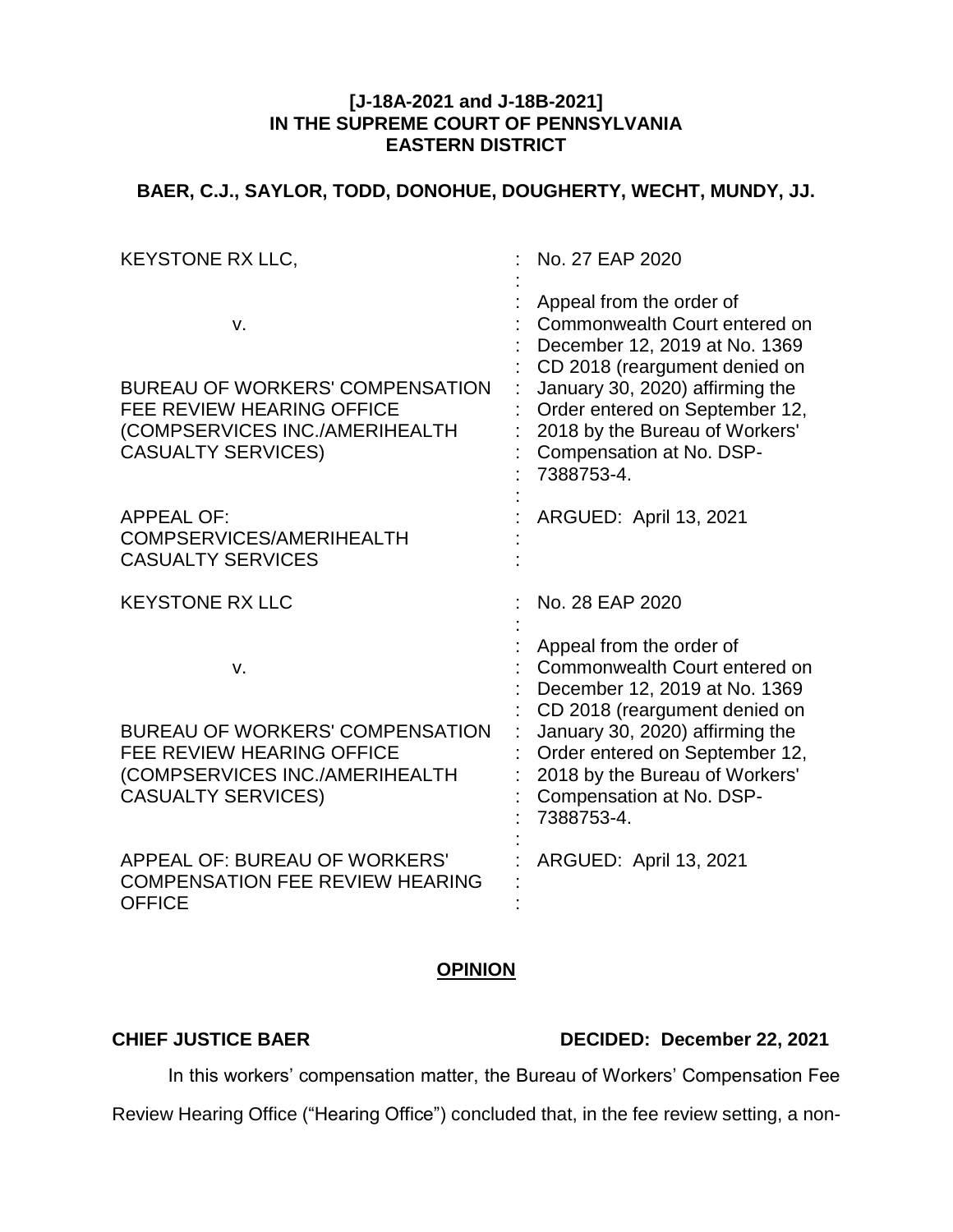treating healthcare provider, like a pharmacy, cannot challenge a utilization review ("UR") determination that medications prescribed by a treating healthcare provider, such as a physician, but dispensed by the non-treating entity, were unreasonable and unnecessary for the treatment of a claimant's work-related injury. The Commonwealth Court affirmed the Hearing Office's order. However, after reaching this result, the intermediate court held that for UR procedures occurring in the future, when an employer, insurer or an employee requests UR, non-treating providers, such as pharmacies, must be afforded notice and an opportunity to establish their right to intervene in the UR proceedings. *Keystone Rx LLC v. Bureau of Workers' Comp. Fee Review Hearing Office (Compservices Inc.)*, 223 A.3d 295, 299 (Pa. Cmwlth. 2019) ("*Keystone Rx*"). While we affirm the Commonwealth Court's result, we respectfully reject its prospective holding that non-treating healthcare providers must be given notice and an opportunity to intervene in UR proceedings.

By way of a statutory background, Section 306(f.1)(1)(i) of the Workers' Compensation Act ("Act") requires employers and their insurers to pay the costs of "reasonable surgical and medical services, . . . medicines[,] and supplies as and when needed" for work injuries sustained by their employees. 77 P.S. § 531(1)(i). The Act provides that disputes regarding the "reasonableness or necessity of treatment by a health care provider" shall be resolved by a UR, *i.e.*, utilization review, "at the request of an employe, employer, or insurer." 77 P.S. § 531(6)(i). URs are conducted by health care providers "licensed in the same profession and having the same or similar specialty as that of the provider of the treatment under review." 77 P.S.  $\S 531(6)(i).$ <sup>1</sup>

 $1$  This subsection of the Act states as follows:

Except in those cases in which a workers' compensation judge asks for an opinion from peer review under Section 420, disputes as to reasonableness or necessity of treatment by a health care provider shall be resolved in accordance with the following provisions: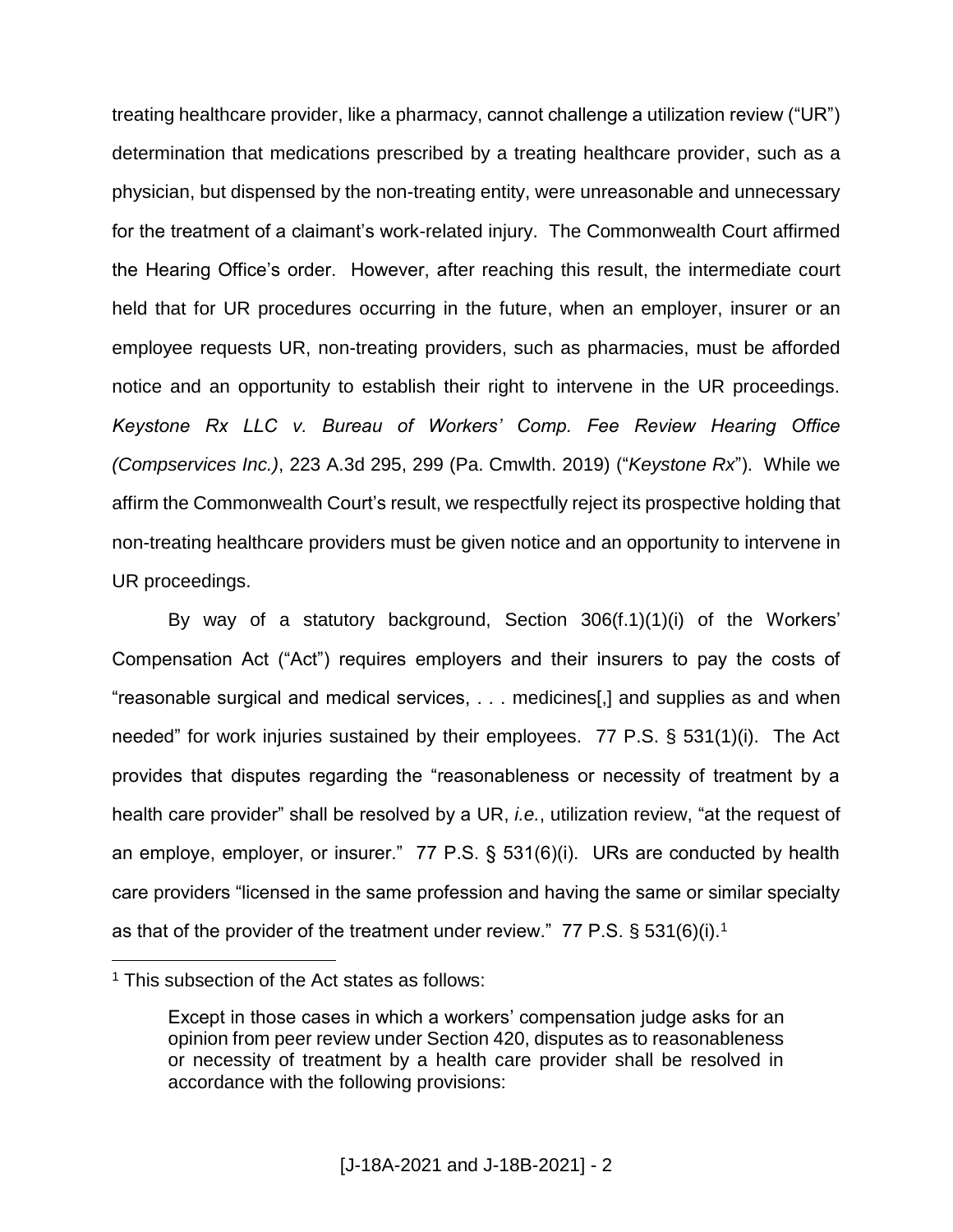If a treating "provider, employer, employe or insurer" disagrees with the result of the UR, a petition for review must be filed. *See* 77 P.S. § 531(6)(iv) (explaining that in disputes as to reasonableness or necessity of treatment, if "the provider, employer, employe or insurer disagrees with the finding of the utilization review organization, a petition for review by the department must be filed within thirty (30) days after receipt of the report"). The Act dictates that, after a petition for review is filed by one of these parties, a workers' compensation judge ("WCJ") must hold a hearing at which the WCJ may make recommendations that will control only if all parties agree that the WCJ's recommendations will be binding. 77 P.S. § 711.1. The Act does not permit non-treating providers that deliver services in conjunction with a claimant's medical treatment, such as pharmacies, to participate in the UR process. The Act, however, contains a fee review process that allows these non-treating entities to dispute "the amount or timeliness of the payment from the employer or insurer." 77 P.S. § 531(5).<sup>2</sup>

77 P.S. § 531(6)(i).

 $\overline{a}$ 

<sup>2</sup> This subsection of the Act states as follows:

<sup>(</sup>i) The reasonableness or necessity of all treatment provided by a health care provider under this act may be subject to prospective, concurrent or retrospective utilization review at the request of an employe, employer or insurer. The department shall authorize utilization review organizations to perform utilization review under this act. Utilization review of all treatment rendered by a health care provider shall be performed by a provider licensed in the same profession and having the same or similar specialty as that of the provider of the treatment under review. Organizations not authorized by the department may not engage in such utilization review.

The employer or insurer shall make payment and providers shall submit bills and records in accordance with the provisions of this section. All payments to providers for treatment provided pursuant to this act shall be made within thirty (30) days of receipt of such bills and records unless the employer or insurer disputes the reasonableness or necessity of the treatment provided pursuant to paragraph (6). The nonpayment to providers within thirty (30) days for treatment for which a bill and records have been submitted shall only apply to that particular treatment or portion thereof in dispute; payment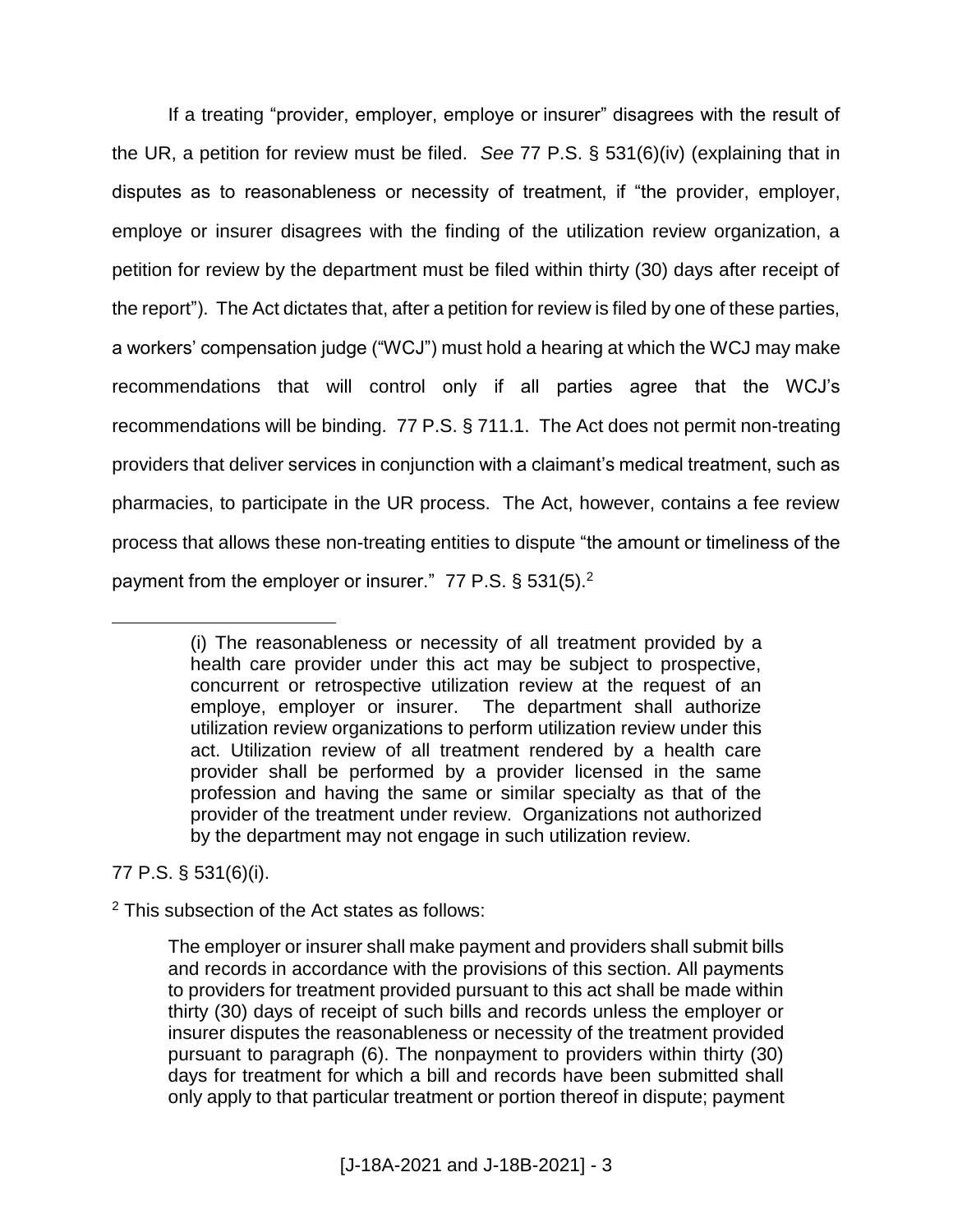Turning to the factual background of this case, Thomas Shaw ("Claimant"), an employee of the Roman Catholic Archdiocese of Philadelphia ("Employer"), suffered a workplace-related left knee injury in 2014. $3$  Claimant sought and received medical care from a physician, Dr. Bradley Ferrara ("Physician"), including prescriptions for medications starting in April of 2015 and continuing until at least April of 2017. Keystone Rx LLC ("Pharmacy") dispensed the medications to Claimant and billed Employer's insurer, Compservices/AmeriHealth Casualty Services ("Insurer").

Insurer filed a UR request in 2017 regarding medical treatment, including medications prescribed by Physician and dispensed by Pharmacy, that Shaw received after November 2, 2016. Because Pharmacy was not a treating provider for purposes of the UR procedures of the Act, it was not a party to the UR process. The result of the UR was a determination that all treatment rendered by Physician after November 2, 2016, including the prescribed medications that Pharmacy dispensed to Claimant, was unreasonable and unnecessary because it was unrelated to Claimant's workplace injury. Claimant filed two petitions to review the UR determination, but those petitions were later withdrawn pursuant to a Compromise and Release ("C&R") Agreement that resolved Claimant's then-pending claims but left open whether he could receive future medical

77 P.S. § 531(5) (emphasis added).

must be made timely for any treatment or portion thereof not in dispute. **A provider who has submitted the reports and bills required by this section and who disputes the amount or timeliness of the payment from the employer or insurer shall file an application for fee review with the department no more than thirty (30) days following notification of a disputed treatment or ninety (90) days following the original billing date of treatment.** If the insurer disputes the reasonableness and necessity of the treatment pursuant to paragraph (6), the period for filing an application for fee review shall be tolled as long as the insurer has the right to suspend payment to the provider pursuant to the provisions of this paragraph. Within thirty (30) days of the filing of such an application, the department shall render an administrative decision.

 $3$  Employer is not a party to this appeal.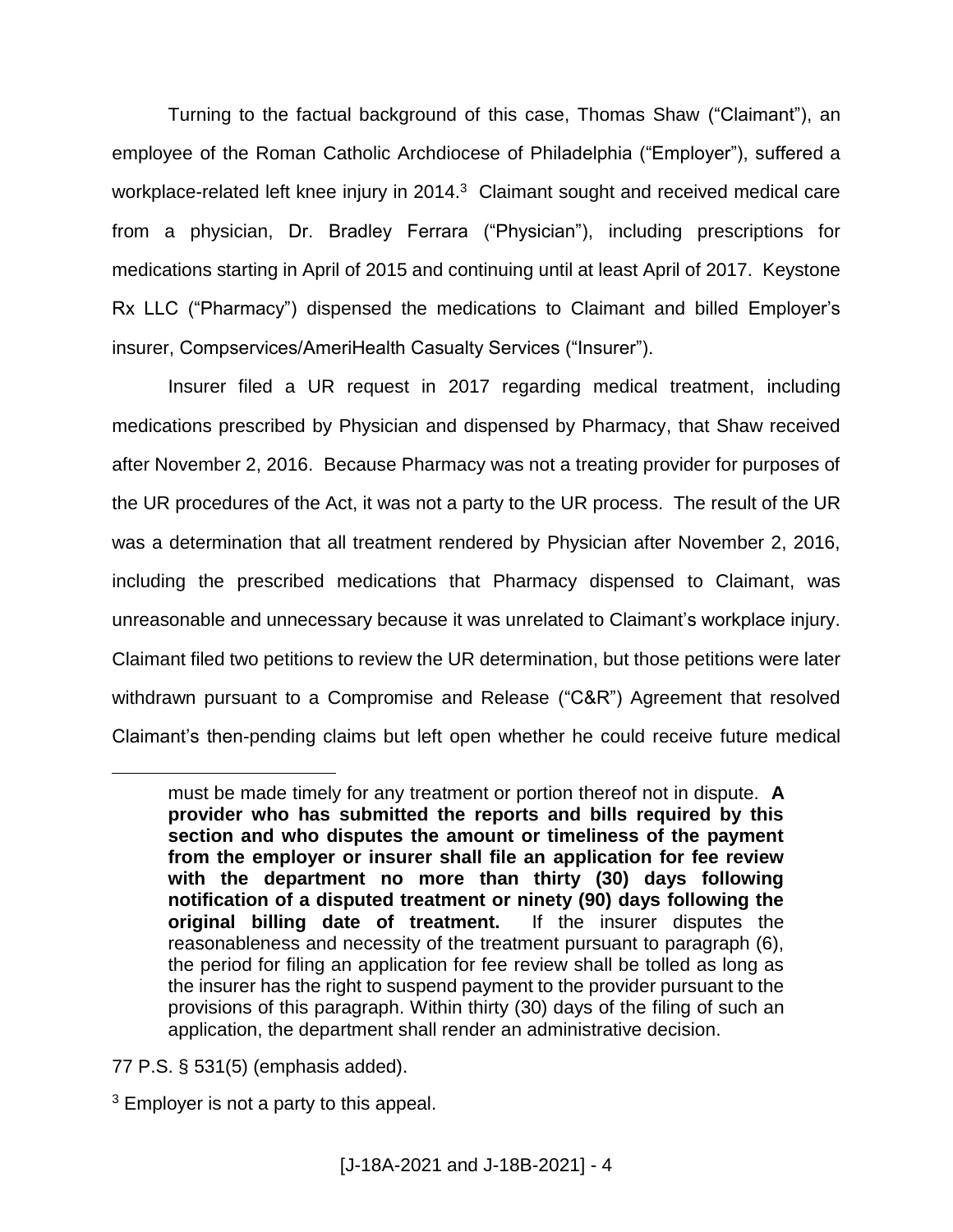coverage for his workplace injury. This outcome meant that Insurer was not required to pay Pharmacy under the Act for the aforementioned medications that Pharmacy provided to Claimant.

Pharmacy then filed the two applications for fee review that are at issue in this appeal. The Medical Fee Review Section of the Department of Labor and Industry ("Fee Review Section") held a hearing on the applications, after which it concluded that Insurer owed Pharmacy over \$4,000 for providing Claimant the medications at issue in this case. Insurer sought and was granted a hearing to contest this conclusion, as it believed that any need for these medications was unrelated to Claimant's work injury because the medications were found to be unreasonable and unnecessary for treatment of Claimant's work-related injury during the UR process.

After a hearing, Hearing Office ruled in favor of Insurer by vacating the previously entered administrative determinations and dismissing Pharmacy's applications for fee review. The Hearing Office concluded that Insurer met "its burden of proving that the medications prescribed by [Physician] had been classified as unreasonable and unnecessary treatment via the Utilization Review process." Petition for Review, 10/15/2018, Exhibit A, at 13. In reaching this conclusion, the Hearing Office explained that Pharmacy did not have standing in a fee review procedure to challenge the UR determination that the medications prescribed by Physician were unreasonable and unnecessary. The Hearing Office also rejected Pharmacy's argument that the Commonwealth Court's decision in *Armour Pharmacy v. Bureau of Workers' Compensation Fee Review Hearing Office (National Fire Insurance Company of Hartford)*, 192 A.3d 304 (Pa. Cmwlth. 2018) ("*Armour*"), a case we discuss in more detail *infra*, holds that non-treating providers may not be deprived of compensation in the workers' compensation setting without receiving due process.

[J-18A-2021 and J-18B-2021] - 5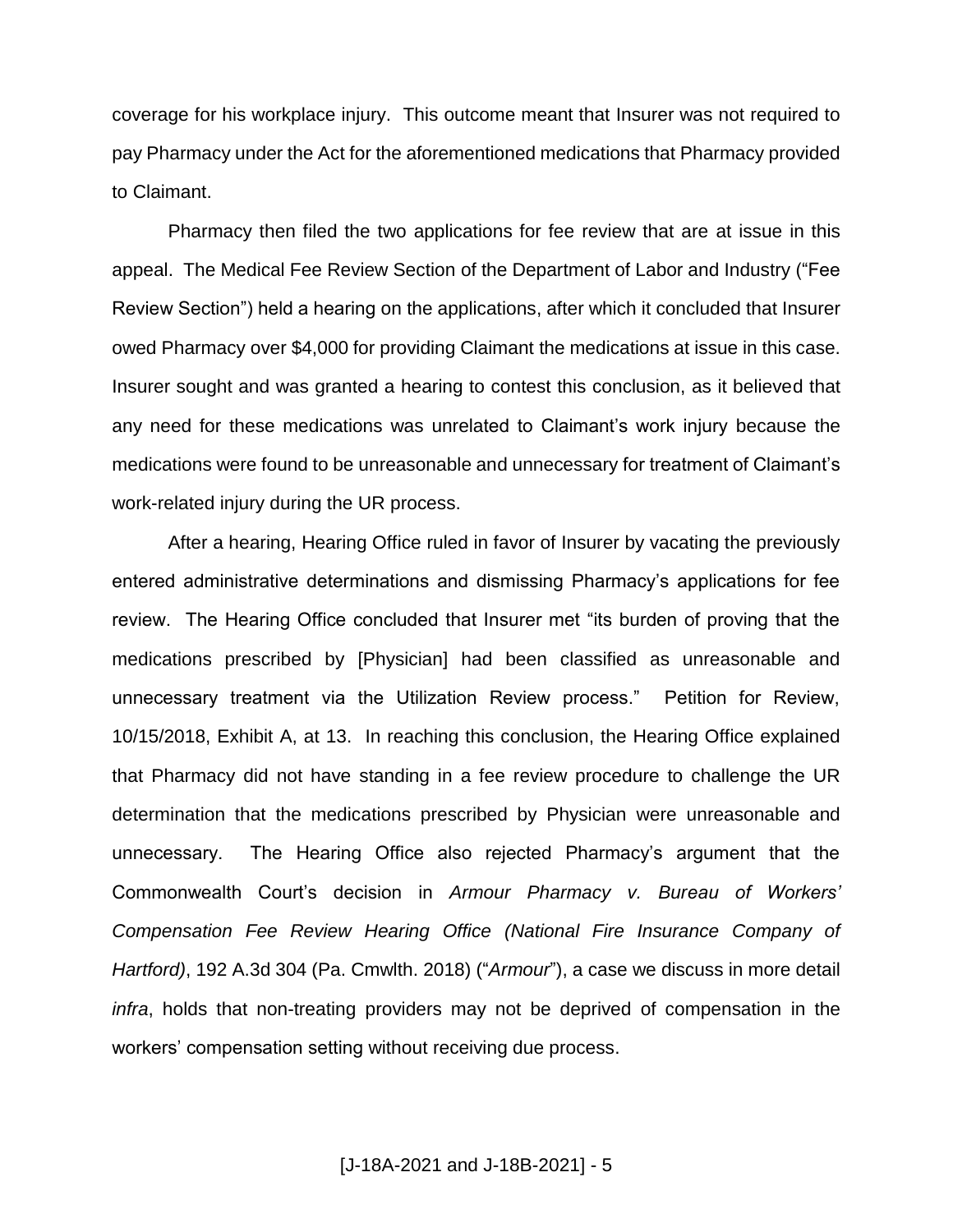Pharmacy then filed a petition for review in the Commonwealth Court, where Pharmacy relied upon *Armour* for the proposition that non-treating providers are entitled to payment from a workers' compensation carrier for prescriptions issued at the request of a treating provider unless that entitlement is removed by a procedure, such as UR, that provides it due process protections. Pharmacy argued that pursuant to *Armour*, its due process rights were violated because the Act does not allow non-treating providers to participate in the UR process, even though UR determinations are binding on them.

Because the Commonwealth Court's decision in this matter requires an understanding of that court's opinion in *Armour*, we pause to summarize that decision. In *Armour*, an employer was required to provide medical treatment pursuant to the Act for its employee's work-related injury. A physician prescribed medication to treat the injury, and a pharmacy dispensed the medication; however, the employer refused to pay the pharmacy for the medication and requested UR, claiming that the medication prescribed by the physician was not necessary to treat the employee's work-related injury. At the conclusion of the UR, the medication was found to be reasonable and necessary to treat the employee's injury. Subsequently, because the employer continued to fail to pay for the treatment, the pharmacy that dispensed the medication filed a fee review application, seeking payment from the employer for the medication.

The Fee Review Section concluded that, based on the UR determination, the employer was required to pay the pharmacy for the medication. Thereafter, the employer requested a hearing with the Hearing Office to contest that determination. After the employer sought this review, the employer and the claimant entered into negotiations outside of the UR and fee review processes, leading to their execution of a release agreement that explicitly relieved the employer of any liability for the prescription. The employer then pursued its challenge to the Fee Review Section's determination, arguing to the Hearing Office that the release agreement between it and the claimant should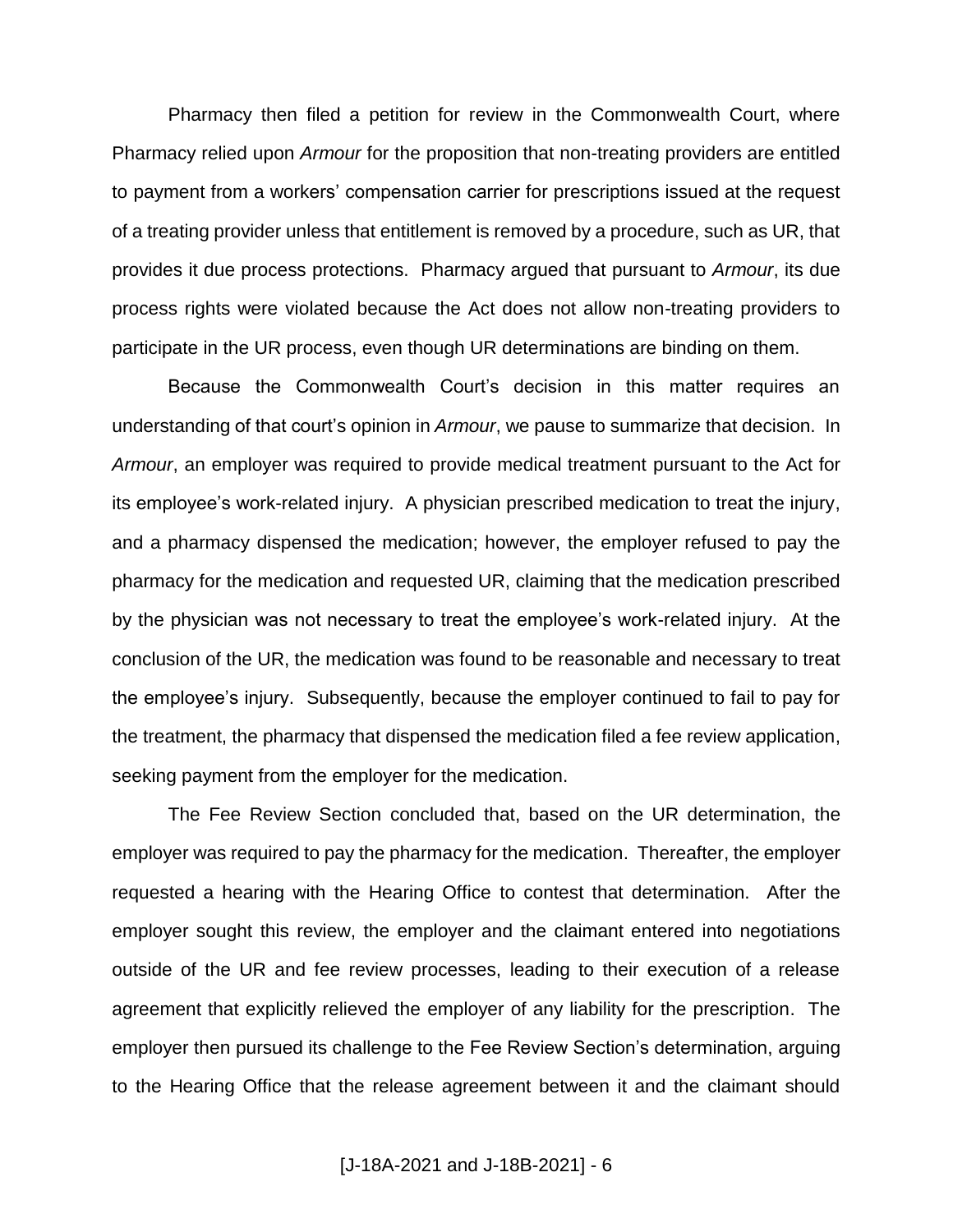control whether it owed the pharmacy for the medication. The Hearing Office agreed with the employer and vacated the Fee Review Section's determination.

The pharmacy appealed to the Commonwealth Court, contending that its due process rights were violated because it was deprived of its right to payment based on an agreement: (1) releasing the employer of its obligations imposed during the UR and fee review proceedings; (2) that was reached outside of the UR and fee review proceedings; (3) and to which the pharmacy was not a party. The Commonwealth Court in *Armour* concluded that an agreement between an employer and claimant, reached after a UR determination that medications dispensed by a pharmacy were reasonable and necessary, but outside of the UR and fee review processes, could not be used to set aside a fee review determination that an employer was obligated to pay a pharmacy where the pharmacy was not a party to the agreement. The court held that, as a matter of due process, the parties to a subsequent agreement regarding liability "can bind each other, but they cannot release themselves from liability to a person who is not a party to the [agreement] and who has been given neither notice nor opportunity to be heard on the [agreement]." *Armour*, 192 A.3d at 312. Accordingly, the court vacated the Hearing Office's determination and remanded for further proceedings.

Turning back to the instant matter, in a published opinion, the Commonwealth Court affirmed the Hearing Office's order, holding that Pharmacy was not entitled to payment. *Keystone Rx*, *supra*. In so doing, the court reasoned that *Armour* was distinguishable from the present matter. The court emphasized that, unlike the instant case, *Armour* was based on an agreement between the employer and claimant that was created outside of the UR and fee review processes. Further, the intermediate court noted that the result of the UR proceeding in *Armour* was a determination that the treatment received by the claimant was reasonable and necessary; whereas here, a determination was made that the treatment was unreasonable and unnecessary.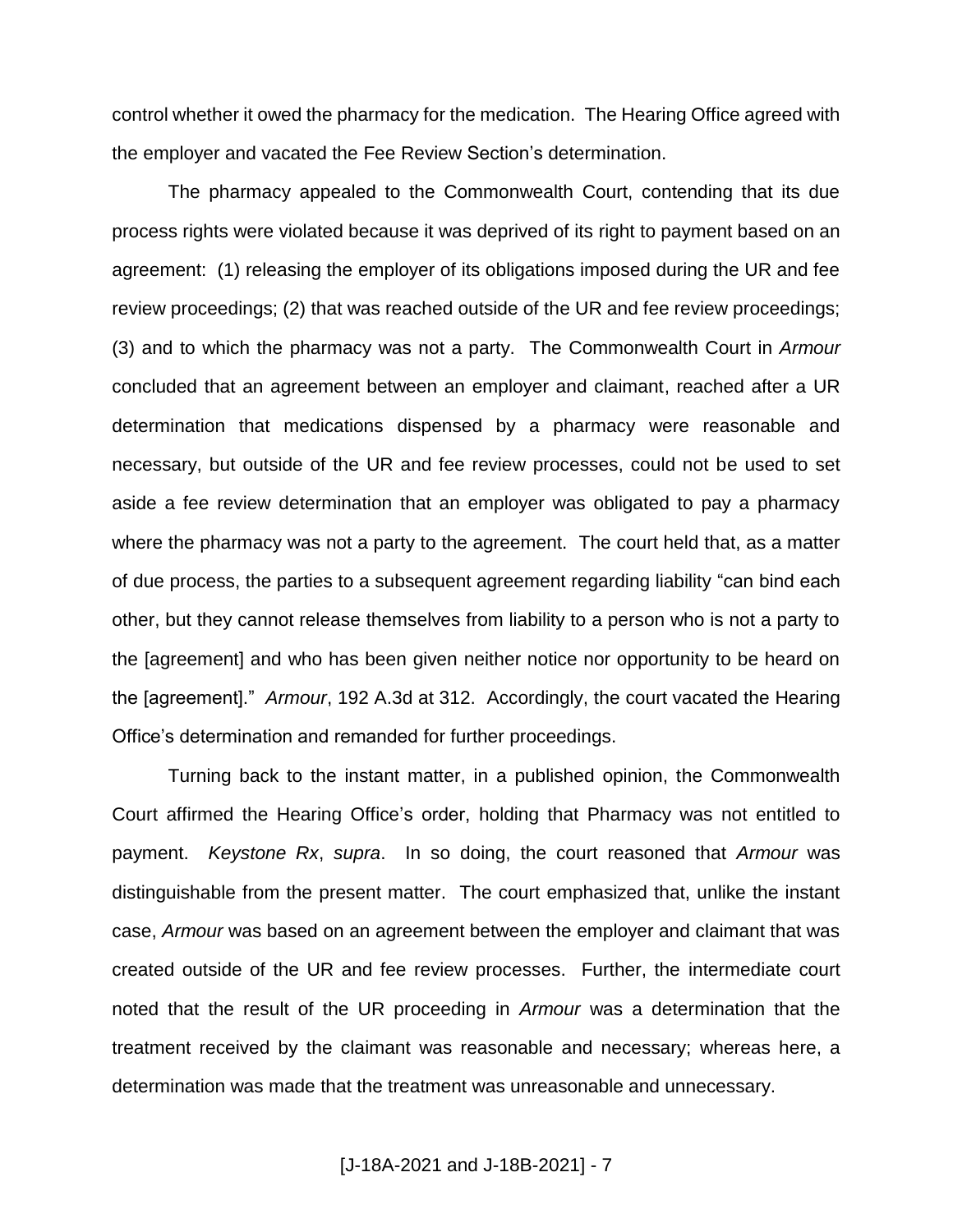Consistent with this reasoning, the court concluded that, because the UR resulted in a determination that the medications prescribed by Physician were unreasonable and unnecessary, the Hearing Office correctly concluded that it could not address in the fee review setting Pharmacy's attack on "the facial validity of the UR process[.]" *Keystone Rx*, 223 A.3d at 299. The court, however, did not end its analysis there.

Instead, the Commonwealth Court then purported to "acknowledge that there are due process issues for [non-treating] providers such as Pharmacy that are precluded from participating in the UR process but nonetheless are bound by the results that follow them to the fee review process at issue herein." *Id.* Based upon its assessment that "the polestar of *Armour* [] is that the Act must be construed in accordance with due process of law[,]" the court further held that "for UR procedures occurring after the date of this opinion where an employer, insurer, or an employee requests UR, a provider which is not a 'health care provider' as defined in the Act, such as a pharmacy, testing facility or provider of medical supplies, must be afforded notice and an opportunity to establish a right to intervene under the usual standards for allowing intervention." *Id.*

Insurer sought reargument with the Commonwealth Court, and the court denied the request. Insurer then filed in this Court a petition for allowance of appeal, which we granted, limited to the following questions as phrased by Insurer:

(1) Did the Commonwealth Court exceed the scope of its authority and substitute its judgment for that of the Pennsylvania Legislature when it promulgated a new rule which mandates non-healthcare providers are entities with standing and the right to intervene in the Workers' Compensation Act's Utilization Review process?

(2) Did the Commonwealth Court err when it gave non-healthcare providers via the right to void at any time, a Utilization Review Determination regarding the reasonableness and necessity of the care of the physician who wrote the prescription which led to the non-healthcare provider providing a good or service to the injured worker?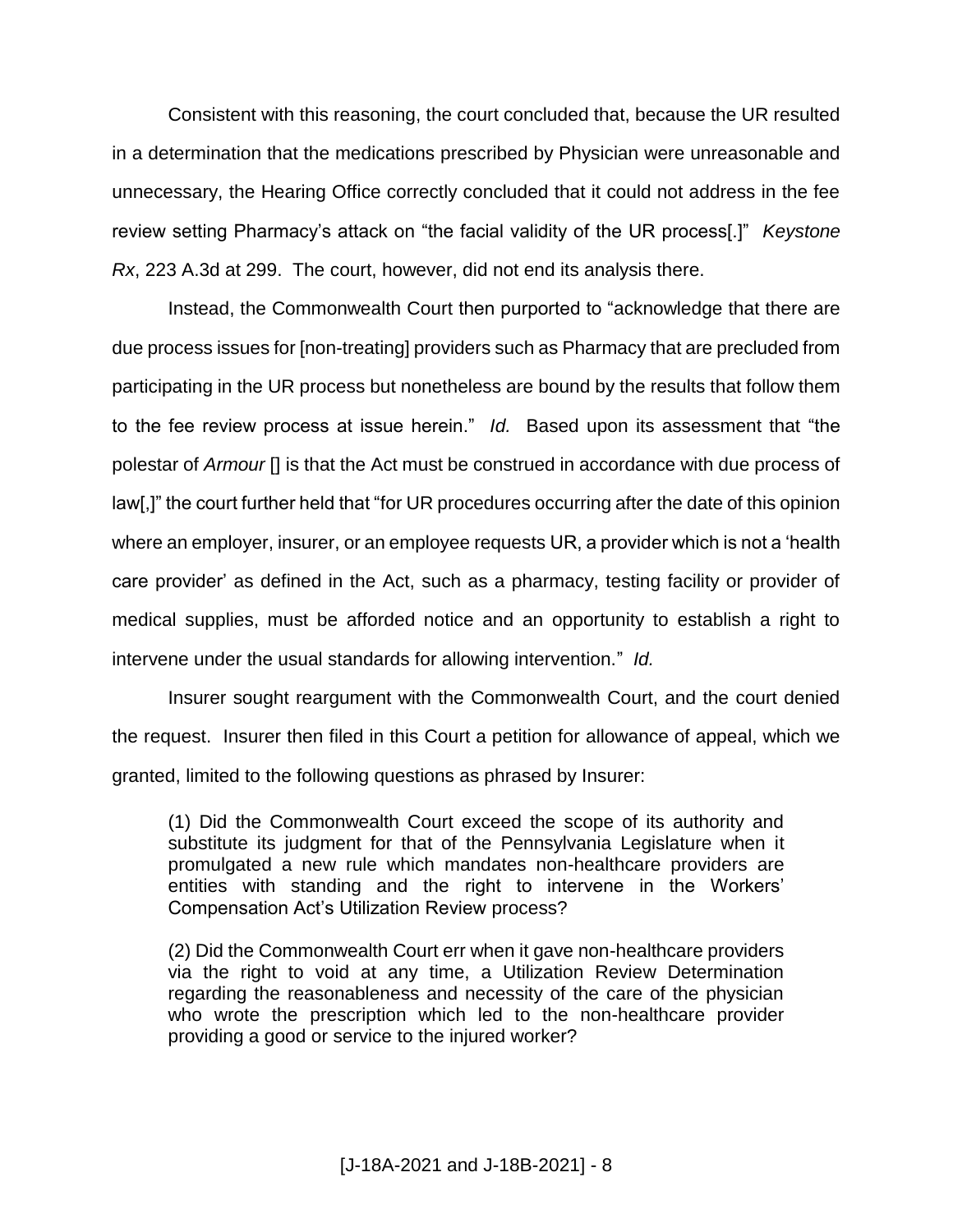*Keystone Rx LLC v. Bureau of Workers' Comp. Fee Review Hearing Office*, 238 A.3d 338, 339 (Pa. 2020). Hearing Office also sought allowance of appeal, which we granted to address the following issue, as phrased by Hearing Office:

Whether the Commonwealth Court violated the separation of powers doctrine by engrafting a new requirement onto the Pennsylvania Workers' Compensation Act's process for conducting utilization review of treatment by a health care provider by prospectively directing that non-treating entities be given notice and an opportunity to intervene in utilization reviews?

*Id.*

 $\overline{a}$ 

Notably, the Commonwealth Court's unconventional, prospective holding raises a number of potential questions, as evidenced by the above-quoted issues and the parties' various arguments to this Court. To provide a concise analysis regarding the propriety of the Commonwealth Court's reasoning, we find it necessary to characterize the nature of the court's ruling. It appears that, for all intents and purposes, the Commonwealth Court deemed the Act unconstitutional insomuch as it allegedly deprives non-treating providers of due process in UR proceedings. To remedy this perceived infirmity, the court engrafted onto the Act a requirement that non-treating providers must receive notice of and an opportunity to intervene in UR proceedings. We, therefore, will summarize the parties' arguments that align with this understanding of the Commonwealth Court's holding. $4$ 

Insurer highlights that the Act is an administrative scheme that the Legislature promulgated for the purposes of providing compensation for employees who are injured in the course of their employment and effectuating a workable cost containment system. Insurer maintains that guaranteeing that non-treating providers, such as pharmacies, are paid for filling prescriptions and similar actions does not further either of those purposes. Indeed, Insurer contends that the Act clearly limits non-treating providers who are

<sup>&</sup>lt;sup>4</sup> Consideration of the constitutionality of a statute presents a question of law; accordingly, our standard of review is *de novo*, and our scope of review is plenary. *Commonwealth v. Ludwig*, 874 A.2d 623, 628 n.5 (Pa. 2005).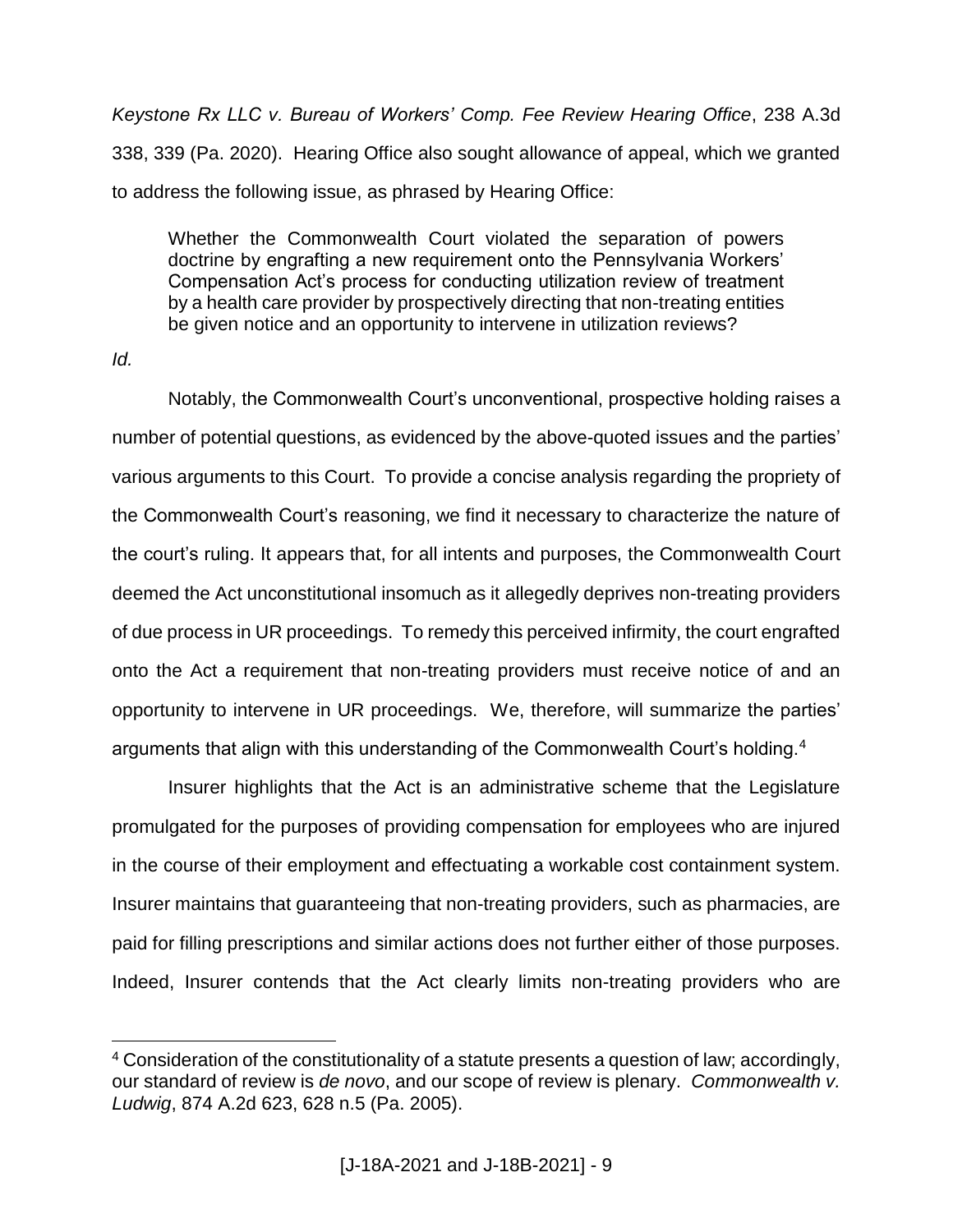concerned about payments to fee review proceedings where they may dispute only the "amount or timeliness of the payment from the employer or insurer." 77 P.S. § 531(5). Insurer stresses that the Legislature made these policy decisions and that courts should not disturb these legislative prerogatives.

In addition, Insurer insists that the manner in which the Commonwealth Court decided this case exemplifies that court's recent (alleged) distortion of the Act and its purpose. Specific to this appeal, Insurer contends that the due-process-based rule announced by the court upends 20 years of settled understanding of the function of URs. Insurer warns that, because the court's newly-minted rule entitles non-treating providers to notice and an opportunity to intervene in URs, it necessarily follows that any UR performed without such a providers' participation could be deemed invalid. In Insurer's view, the Commonwealth Court's ruling poses serious threats to the stability of the workers' compensation system. For these reasons, Insurer asks the Court to disavow the Commonwealth Court's prospective holding.

Along the same lines as Insurer's argument, Hearing Office contends that the Legislature created the UR process for the purpose of determining whether a particular medical treatment was reasonable and necessary and that the Legislature deliberately excluded non-treating providers from URs because they do not make any treatment decisions. Hearing Office suggests that the Commonwealth Court strayed from this straightforward reading of the Act and improperly usurped the role of the Legislature in reaching its prospective holding. Hearing Office reminds us that this Court recently reiterated the settled concept that "[i]t is axiomatic that [courts] may not add statutory language where [they] find the extant language somehow lacking[.]"<sup>5</sup> Hearing Office's Brief at 14 (quoting *Sivick v. State Ethics Comm'n*, 238 A.3d 1250, 1264 (Pa. 2020)).

<sup>&</sup>lt;sup>5</sup> In any event, Hearing Office opines that the court's decision to violate the separation of powers in this regard was unwise because the dispensing of services or goods that are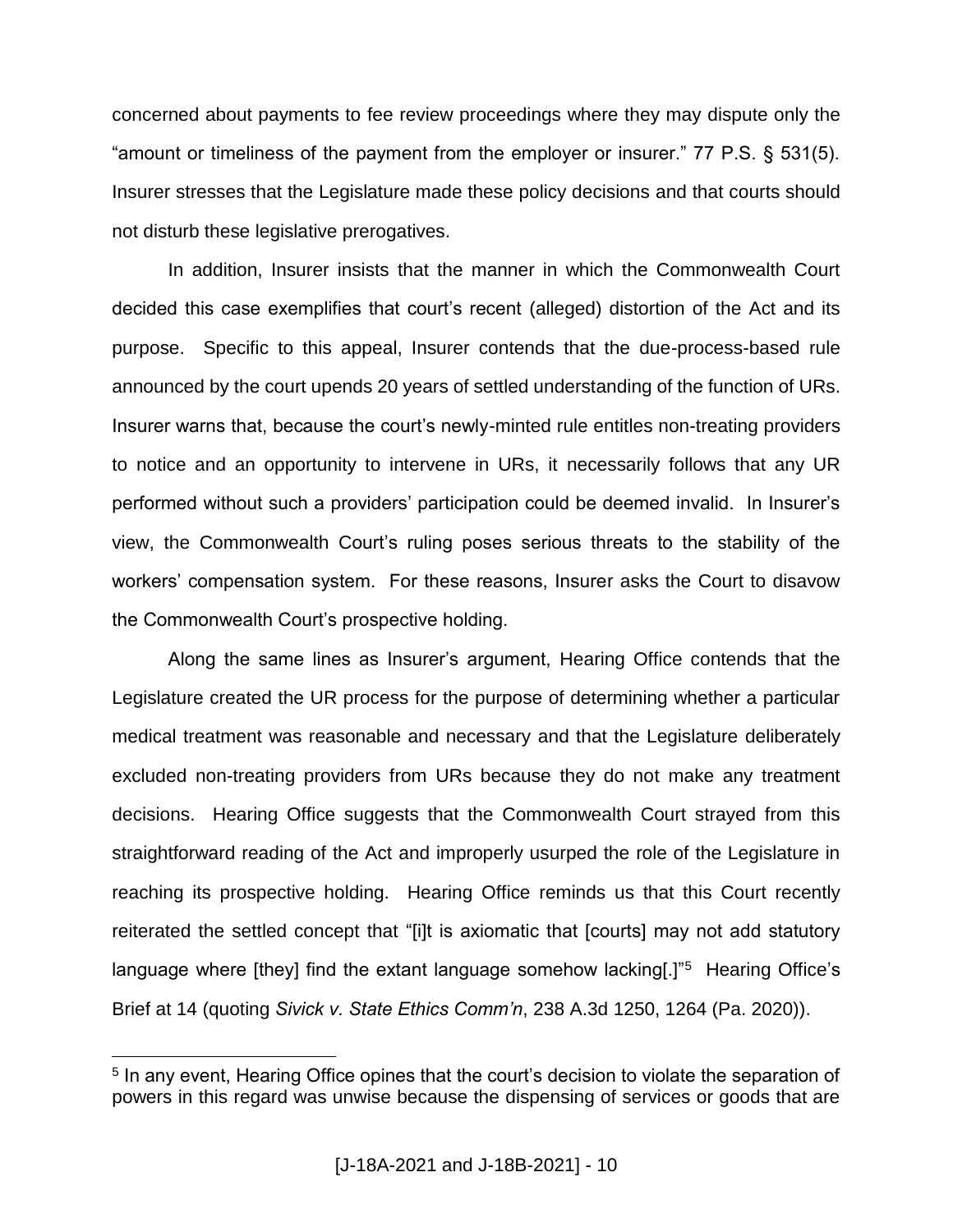Of significant importance to this appeal, Hearing Office avers that non-treating providers have no recognized property interest as of the time of a UR proceeding because "there is no property interest in payment of the disputed bill before there is a determination that the medical bills are reasonable and necessary." *Id.* at 19 (citing *American Manufacturers Mutual Ins. v. Sullivan*, 526 U.S. 40, 60 (1999)). In this regard, Hearing Office highlights the High Court's holding in *Sullivan* that the Pennsylvania workers' compensation claimants in that case lacked a property interest that would implicate due process until UR proceedings were completed and resulted in a determination that the treatment at issue was reasonable and necessary.

Hearing Office argues that rather than a property interest, Pharmacy has a "mere expectation" of payment until a UR proceeding results in a determination that a given medical treatment is reasonable and necessary. *Id*. at 19 (quoting *Miller v. WCAB (Pavex, Inc.)*, 918 A.2d 809, 812 (Pa. Cmwlth. 2007)). Accordingly, Hearing Office reasons, Pharmacy has not set forth a viable due process claim, and the Commonwealth Court, therefore, violated key separation of powers principles by adding notice and right to intervene elements to the Act for non-treating providers.<sup>6</sup>

consistent with a physician's prescription or order, such as Pharmacy's provision of medication prescribed by Physician in this case, has no bearing on the UR process of determining the reasonableness or necessity of the treatment prescribed by the physician. Hearing Office's Brief at 18.

<sup>6</sup> The following parties filed *amicus curiae* briefs in support of Insurer and Home Office: Coalition Against Insurance Fraud; Laundry Owners Mutual Liability Insurance Association; United Parcel Service; Pennsylvania Chamber of Business and Industry; Insurance Federation of Pennsylvania; American Property Casualty Insurance Association; and National Association of Mutual Insurance Companies.

Each of the *amicus* briefs is similarly structured. They argue that the Commonwealth Court improperly engaged in judicial lawmaking that will lead to severe consequences, such as opening the door to further abuse of a system already plagued by mark-ups of medicines and medical supplies, over prescription, and fraudulent billing practices. *Amici* also emphasize that the Commonwealth Court's new rule will create uncertainty amongst all interested parties, as, *inter alia*, the court used imprecise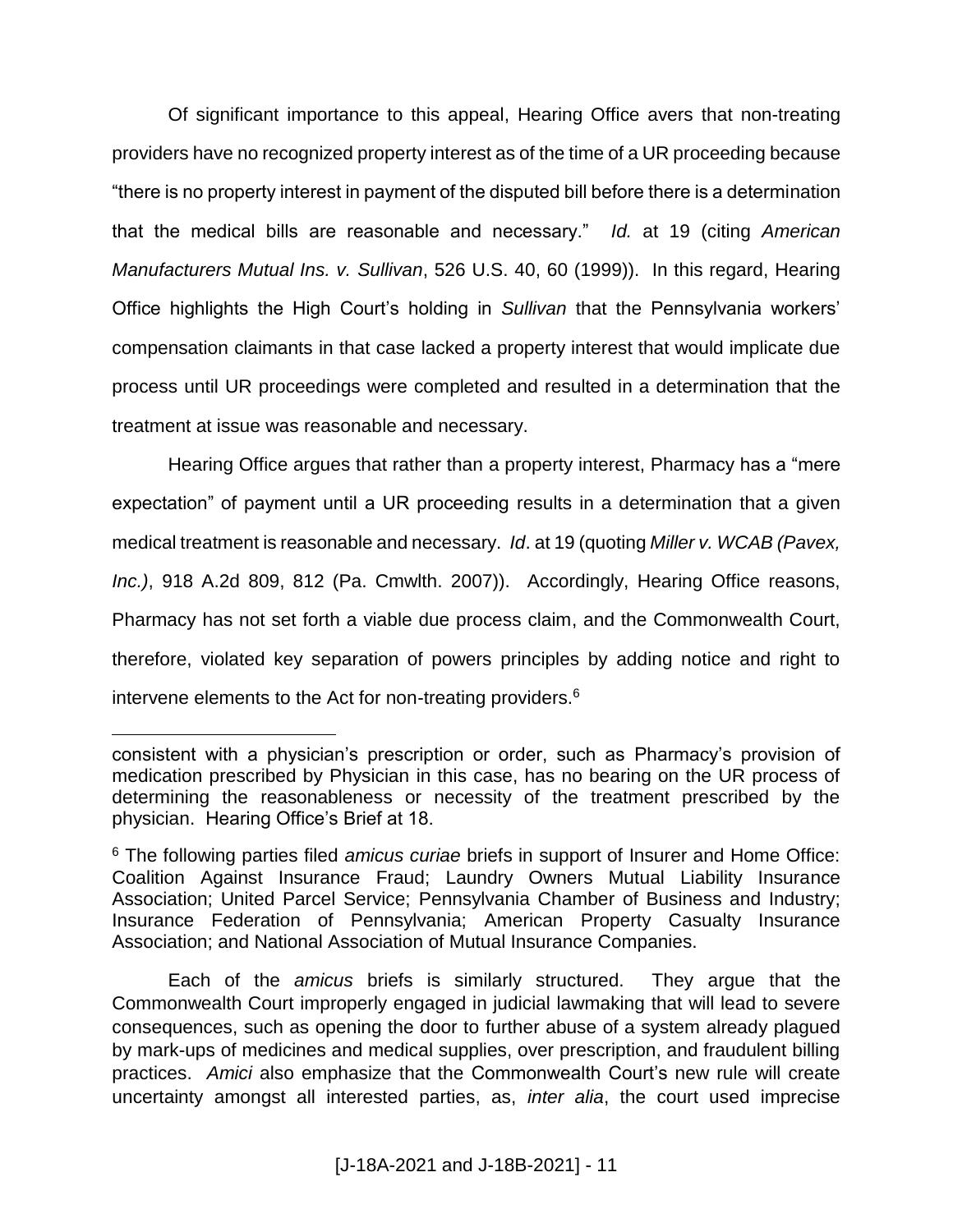Responding to Insurer's arguments, Pharmacy continually refers to its "right to compensation" at the UR phase of workers' compensation proceedings; yet, Pharmacy fails to elaborate adequately on the genesis of that right. Further, Pharmacy insists that the Commonwealth Court did not determine that the UR or fee review provisions of the Act are unconstitutional. Instead, without providing any citation to the Commonwealth Court's opinion and employing a strained interpretation of the Act and its regulations, Pharmacy asserts that the court found the regulations promulgated by the Bureau of Workers' Compensation to be unconstitutional because those regulations deprive due process to non-treating providers by failing to afford them a means to establish their alleged right to payment for services rendered.<sup>7</sup>

Regarding Hearing Office's issue and arguments, Pharmacy observes that nontreating providers have no role in UR proceedings; yet, their right to compensation is entirely dependent on whether the prescriptions they fill are deemed reasonable and necessary during UR proceedings. Pharmacy maintains that because it has an interest in receiving payment for its services, where the UR regulations authorize review of services of non-treating providers, UR regulations "must also allow those non-treating providers to have notice and a right to participate, just as they do for treatment provided by a healthcare provider." Pharmacy's Brief at 31. Pharmacy argues that the UR regulations are constitutionally repugnant for violating due process, and thus, the Commonwealth Court did not violate separation of powers principles by interpreting the Act in a way that vindicates non-treating providers' right to due process.

language regarding whose due process rights entitle them to notice and a right to intervene, which will lead to protracted appellate litigation.

<sup>&</sup>lt;sup>7</sup> In reality, the Commonwealth Court made direct reference to a Bureau regulation in its opinion only once in a footnote. *Keystone Rx*, 223 A.3d at 297 n.4. The court made this lone reference to underscore that both the Act and its regulations allow only employees, employers, and insurers to request UR.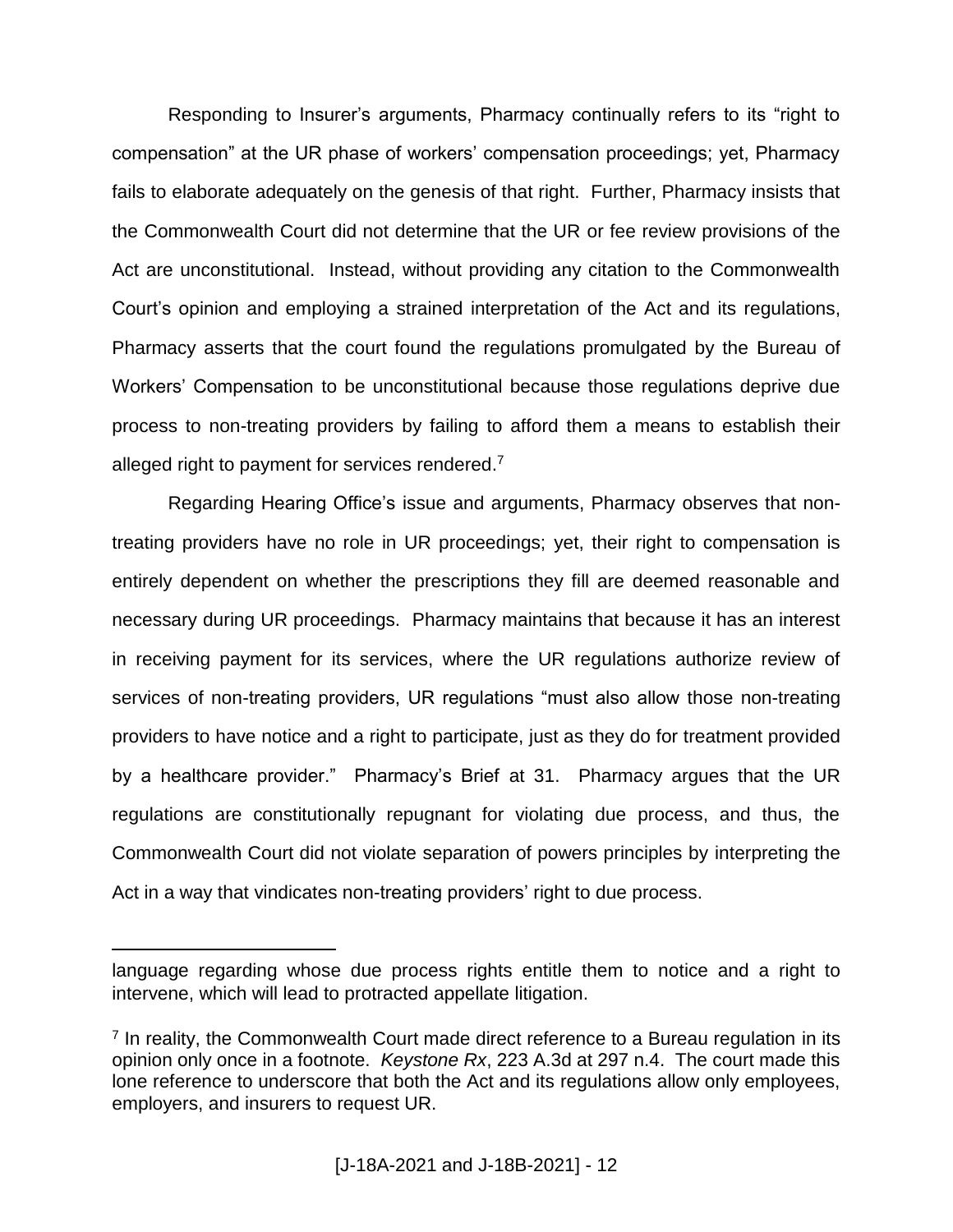Regarding the United States Supreme Court's holding in *Sullivan*, Pharmacy suggests that *Sullivan* concerned the due process rights of treating providers, who are clearly part of UR proceedings. Pharmacy emphasizes that it had no right to participate in UR proceedings, distinguishing this case from *Sullivan*. For these reasons, Pharmacy believes that this Court should uphold the Commonwealth Court's decision.

To the extent that the Commonwealth Court deemed the Act to be unconstitutional, we note that every piece of legislation passed by the General Assembly enjoys the strong presumption that it is constitutional. *Pennsylvania State Ass'n of Jury Comm'rs v. Com.*, 64 A.3d 611, 618 (Pa. 2013). Thus, "a party challenging the constitutionality of a statute bears a very heavy burden of persuasion." *Stilp v. Com.*, 905 A.2d 918, 939 (Pa. 2006). Indeed, a court will not deem a legislative enactment unconstitutional unless it clearly, palpably, and plainly violates the Constitution. *Id.* "If there is any doubt that a challenger has failed to reach this high burden, then that doubt must be resolved in favor of finding the statute constitutional." *Pennsylvania State Ass'n of Jury Comm'rs*, 64 A.3d at 618.

The Fourteenth Amendment to the United States Constitution provides that no State may "deprive any person of life, liberty, or property, without due process of law[.]" U.S. CONST., amend. XIV. The first inquiry in every due process challenge is whether the [complaining party] has been deprived of a protected interest in 'property' or 'liberty.'" *Sullivan*, 526 U.S. at 59. Here, the Commonwealth Court seemingly found that the Act fails to provide non-treating providers with sufficient process to defend their alleged protected property interest in receiving payment pursuant to the Act. Indeed, the Commonwealth Court, in effect, found the Act to be constitutionally deficient because it does not afford non-treating providers with appropriate procedural due process, the fundamental hallmarks of which are notice and an opportunity to be heard. *See Friends*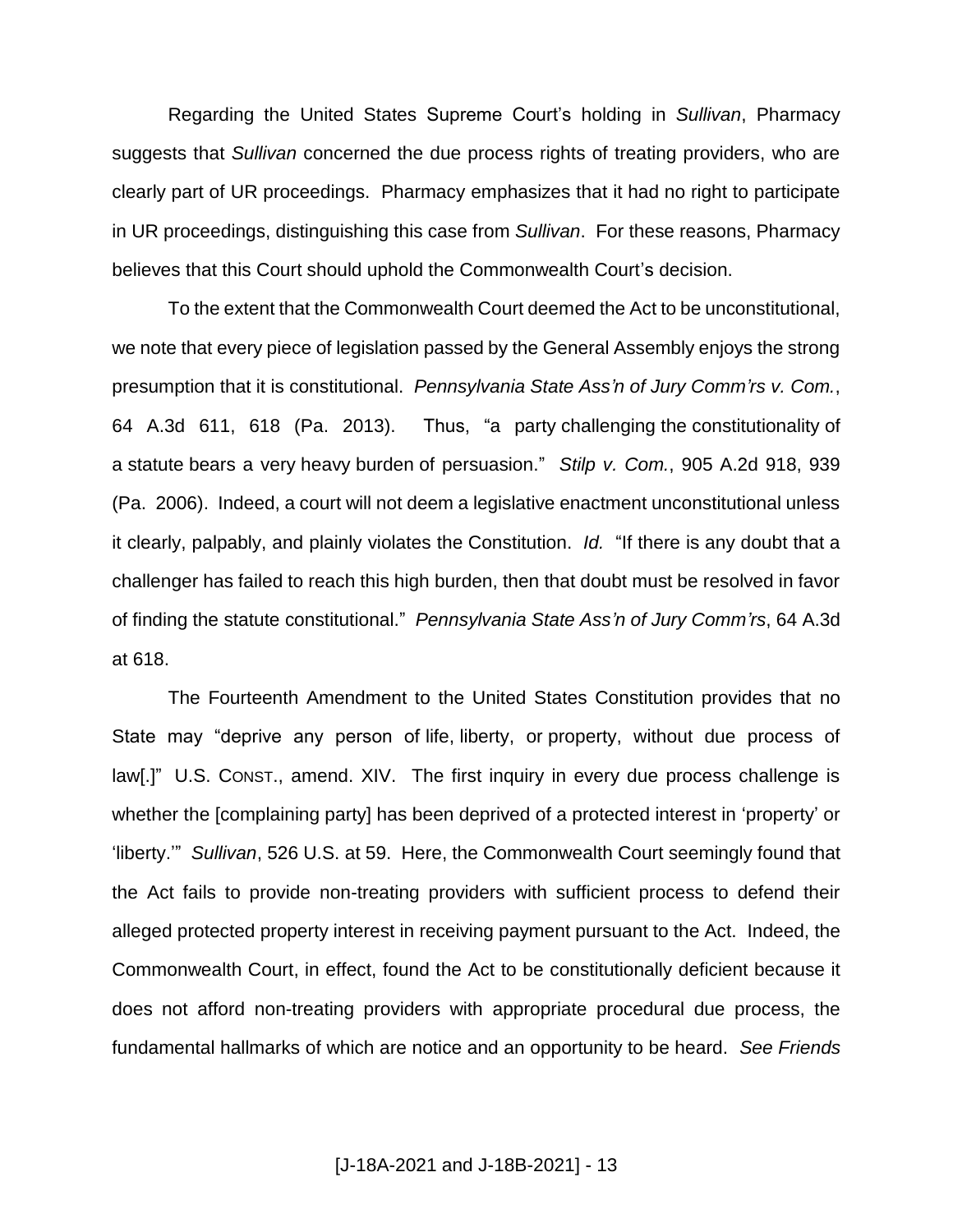*of Danny DeVito v. Wolf*, 227 A.3d 872, 896 n.16 (Pa. 2020) (describing the hallmarks of procedural due process). $8$  For the reasons that follow, we respectfully disagree.

In so doing, we first observe that the Act clearly and unambiguously provides that employers and insurers are obligated to pay providers, such as Pharmacy, for reasonable and necessary treatment or services connected to claimants' work-related injuries. 77 P.S. § 531(1)(i) ("The employer shall provide payment in accordance with this section for reasonable surgical and medical services, services rendered by physicians or other health care providers, including an additional opinion when invasive surgery may be necessary, medicines and supplies, as and when needed."); *id.* at § 531(5) ("The employer or insurer shall make payment . . . in accordance with the provisions of this section."). Indeed, the Act mandates that employers or insurers pay providers within 30 days of the receipt of bills; however, that obligation is, at least temporarily, eliminated if employers or insurers dispute the reasonableness or necessity of the treatment at issue. *Id.* ("All payments to providers for treatment provided pursuant to this act shall be made within thirty (30) days of receipt of such bills and records unless the employer or insurer disputes the reasonableness or necessity of the treatment provided pursuant to paragraph (6)[, which addressed UR]."). In other words, if an employer or insurer triggers the UR mechanism for challenging the reasonableness or necessity of treatment, then the employer or insurer is not obligated to pay for the treatment unless the UR results in a determination that the treatment at issue was reasonable and necessary.

<sup>&</sup>lt;sup>8</sup> To the extent that we must interpret the Act in this appeal, that task is guided by the Statutory Construction Act, 1 Pa.C.S. §§ 1501-1991. Pursuant to the Statutory Construction Act, the object of all statutory construction is to ascertain and effectuate the General Assembly's intention. 1 Pa.C.S. § 1921(a). When the words of a statute are clear and free from ambiguity, the letter of the statute is not to be disregarded under the pretext of pursuing its spirit. 1 Pa.C.S. § 1921(b).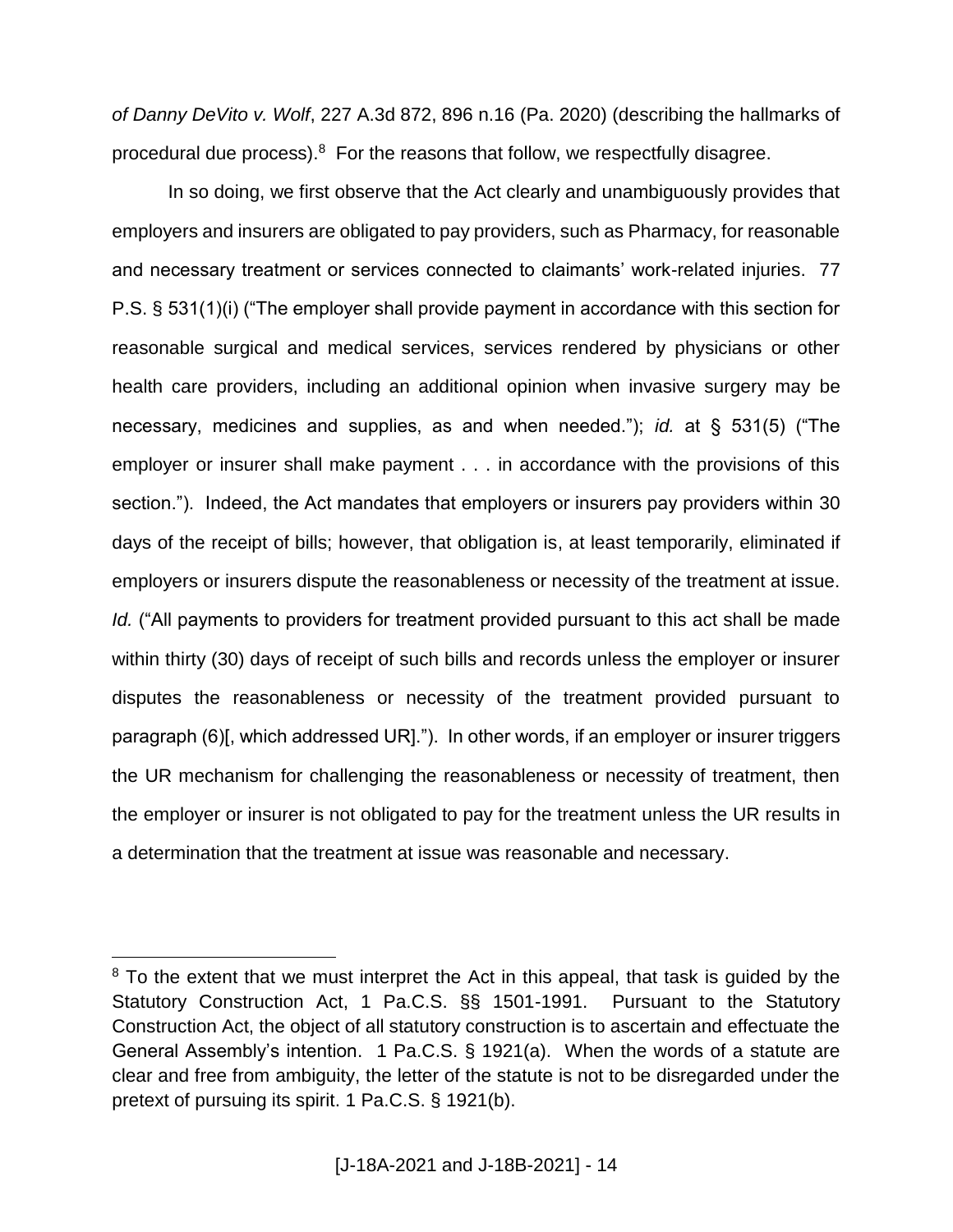Thus, when a non-treating provider bills an insurer and the insurer invokes the UR process, the non-treating provider is not entitled to payment under the Act. Further, if the UR results in a determination that the treatment at issue is unreasonable or unnecessary, the employer and insurer are not liable under the Act to pay for the treatment. *See Sullivan*, 526 U.S. at 60 (citing, *inter alia*, 77 P.S. § 531(1)(i) and opining that the Act "expressly limits an employee's entitlement to 'reasonable' and 'necessary' medical treatment, and requires that disputes over the reasonableness and necessity of particular treatment must be resolved *before* an employer's obligation to pay—and an employee's entitlement to benefits—arise.") $9$  (emphasis in original). On the other hand, if a UR results in a conclusion that the treatment was reasonable and necessary, then the non-treating provider is entitled to payment under the Act and has the fee review process to litigate the amount or timeliness of the payment from the employer or insurer.

Accordingly, when, as here, an insurer successfully challenges a treatment, the Act makes clear that a non-treating provider does not have a constitutionally-protected property interest in goods or services that it dispensed, as these providers were never entitled to payment under the Act; rather, they simply have an expectation of payment in the normal course. Absent a constitutionally protected property interest, there is no viable due process claim. Thus, the Commonwealth Court erred by concluding that the Act improperly fails to account for the due process rights of non-treating providers in UR proceedings and by engrafting onto the Act a requirement that non-treating providers receive notice of and an opportunity to intervene in UR proceedings. We, therefore, reject that portion of the court's opinion but otherwise affirm the court's order. $^{\rm 10}$ 

<sup>&</sup>lt;sup>9</sup> Any issue concerning other remedies possibly available to non-treating providers to collect for goods or services rendered is not currently before the Court.

<sup>&</sup>lt;sup>10</sup> Given our conclusion, we need not address the Commonwealth Court's decision in *Armour*. We nonetheless note that we are satisfied with the manner in which the Commonwealth Court distinguished the instant matter from the circumstances underlying *Armour*. *See*, *supra*, at 7.